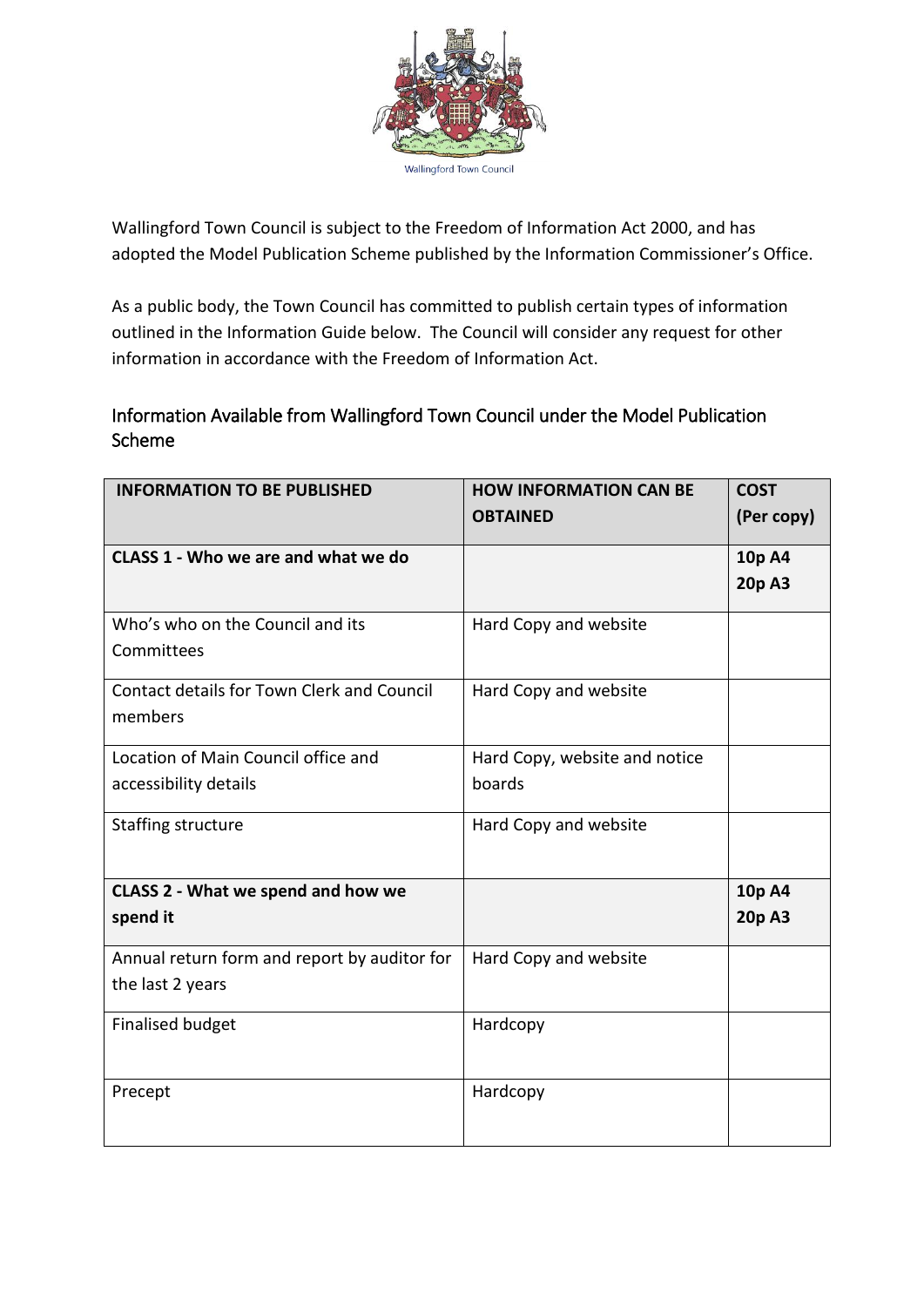| <b>Financial Standing Orders and Regulations</b>                                            | Hard Copy and website    |                  |
|---------------------------------------------------------------------------------------------|--------------------------|------------------|
| Grants given and received                                                                   |                          |                  |
| List of current contracts awarded and value<br>of contract                                  | Hard Copy and website    |                  |
| Members' Allowances and expenses                                                            | Hardcopy                 |                  |
| CLASS 3 - What our priorities are and how                                                   |                          | 10p A4           |
| we are doing                                                                                |                          | 20p A3           |
| Town Plan, current and previous year                                                        | This plan is in progress |                  |
| Annual Report to Town Meeting                                                               | Hard Copy and website    |                  |
| CLASS 4 - How we make decisions                                                             |                          | 10p A4<br>20p A3 |
| Timetable of meetings (Council, any<br>committee/sub-committee meetings & town<br>meetings) | Hard Copy and/or website |                  |
| <b>Agendas of Meetings</b>                                                                  | Hard Copy and/or website |                  |
| Minutes of Meetings (Excluding confidential<br>items)                                       | Hard Copy and/or website |                  |
| Reports presented to council meetings<br>(Excluding confidential items)                     | Hardcopy                 |                  |
| Responses to consultation papers                                                            | Hardcopy                 |                  |
| Reponses to planning applications                                                           | Hardcopy                 |                  |
| Bye-laws                                                                                    | None in place            |                  |
| CLASS 5 - Our policies and procedures                                                       |                          | 10p A4<br>20p A3 |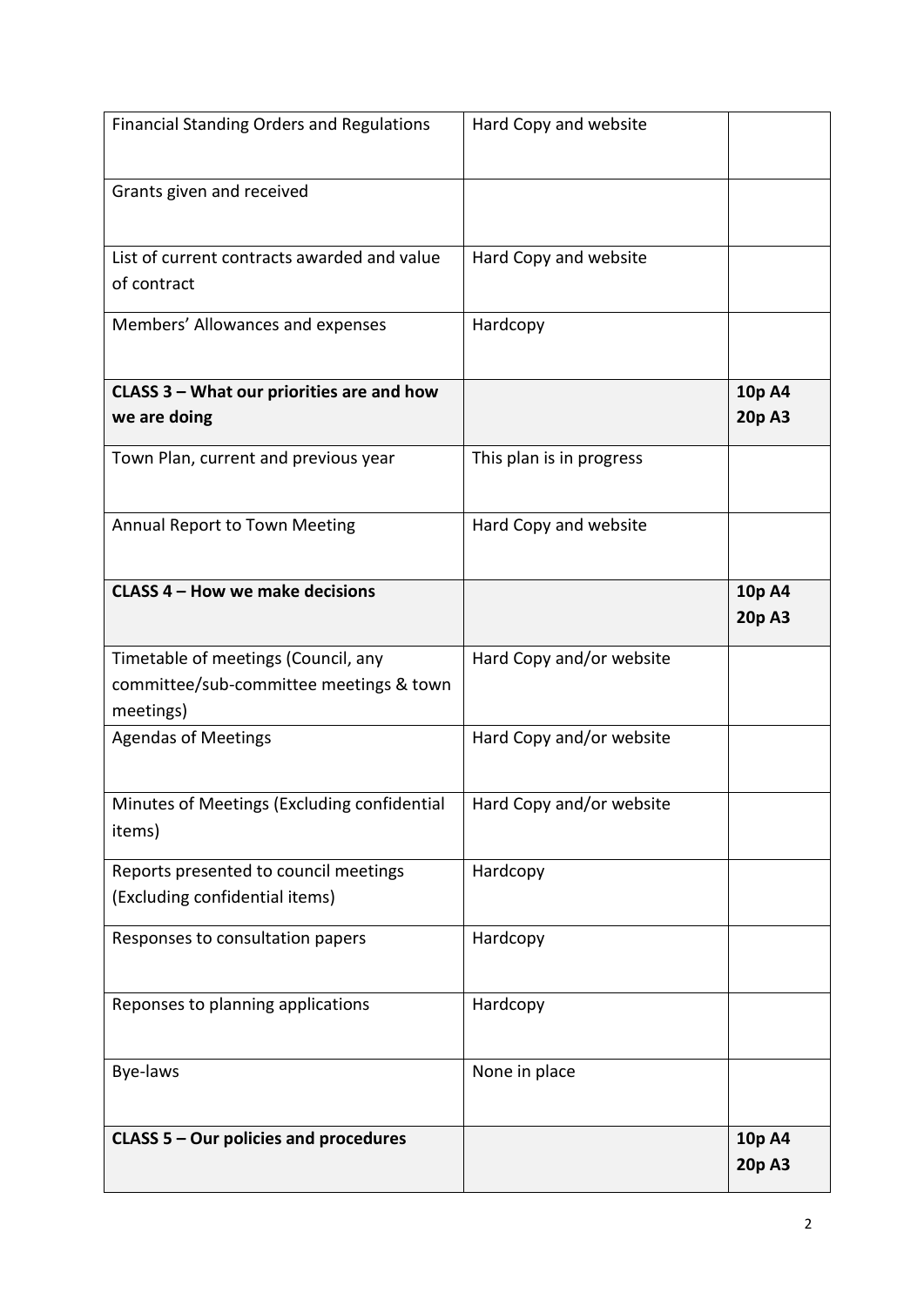| Policies and procedures for the               | Hardcopy and/or website |        |
|-----------------------------------------------|-------------------------|--------|
| conduct of Council business:                  |                         |        |
| Procedural standing orders                    |                         |        |
| Committee and sub-committee terms             |                         |        |
| of reference                                  |                         |        |
| Delegated authority in respect of             |                         |        |
| officers                                      |                         |        |
| Code of Conduct                               |                         |        |
| Policy statements                             |                         |        |
| Policies and procedures for the<br>$\bullet$  | Hardcopy and/or website |        |
| provision of services and about the           |                         |        |
| employment of staff:                          |                         |        |
| Internal instructions to staff and            |                         |        |
| policies relating to the delivery of          |                         |        |
| services                                      |                         |        |
| Equality and diversity policy                 |                         |        |
| Health and safety policy                      |                         |        |
| Recruitment policies (including               |                         |        |
| current vacancies)                            |                         |        |
| Complaints procedures (including              |                         |        |
| those covering requests for                   |                         |        |
| information and operating the                 |                         |        |
| publication scheme)                           |                         |        |
| Information security policy                   |                         |        |
| Records management policies                   |                         |        |
| Data protection policies                      |                         |        |
| Schedule of charges (for the publication of   | Hardcopy and website    |        |
| information)                                  | (see below)             |        |
|                                               |                         |        |
| <b>CLASS 6 - Lists and Registers</b>          |                         | 10p A4 |
|                                               |                         | 20p A3 |
| Currently maintained lists and registers only |                         |        |
|                                               |                         |        |
|                                               | Hardcopy                |        |
| <b>Assets Register</b>                        |                         |        |
|                                               |                         |        |
| Disclosure Log                                | Hardcopy                |        |
|                                               |                         |        |
|                                               |                         |        |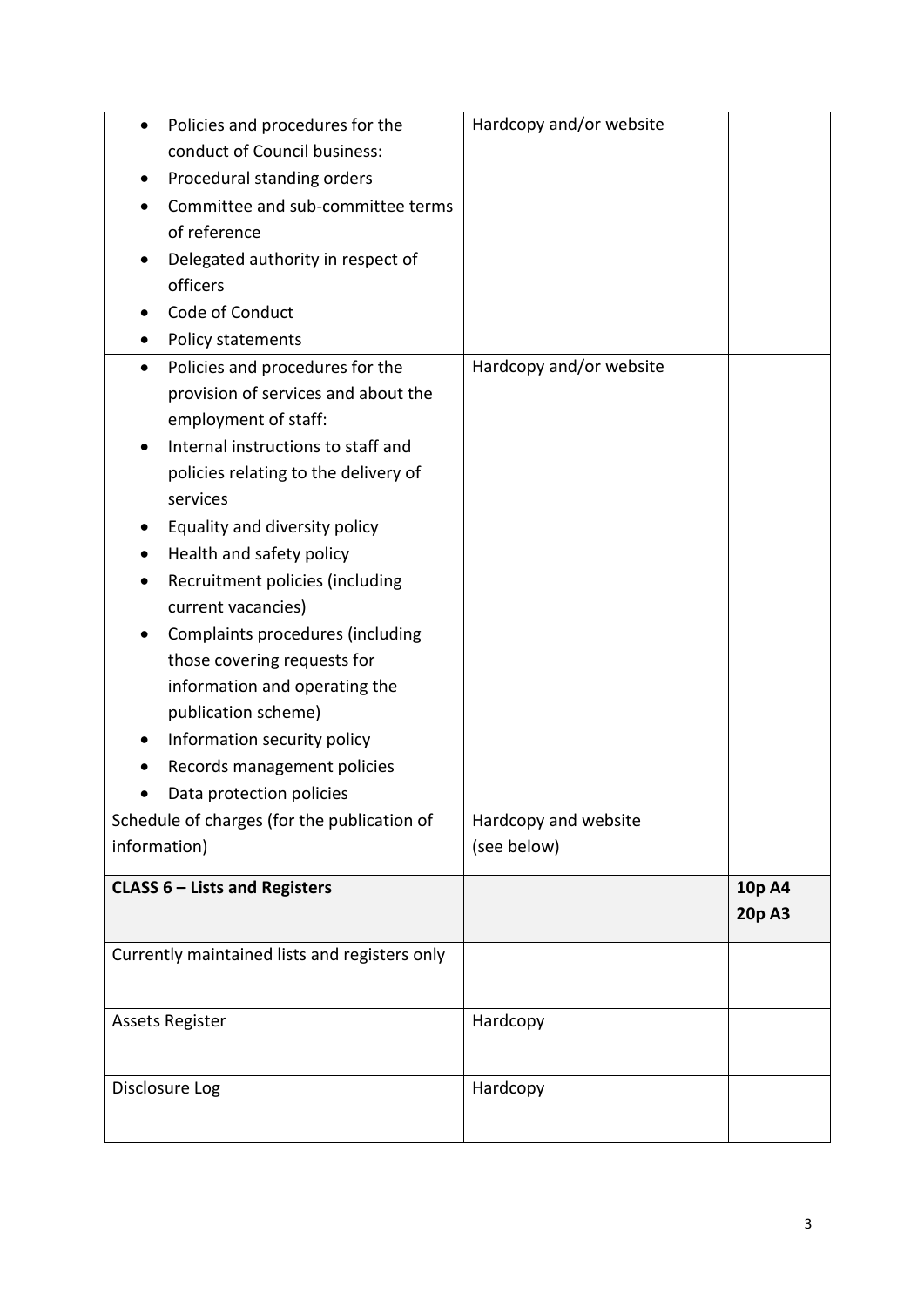| Register of members' interests                          | Hardcopy and website |                  |
|---------------------------------------------------------|----------------------|------------------|
| Register of gifts and hospitality                       | Hardcopy             |                  |
| CLASS $7$ – The services we offer                       |                      | 10p A4<br>20p A3 |
| <b>Current information only</b>                         |                      |                  |
| Allotments                                              | Hardcopy             |                  |
| Community centres                                       | Hardcopy             |                  |
| Parks, playing fields and recreational<br>facilities    | Hardcopy             |                  |
| Seating, litter bins, clocks, memorials and<br>lighting | Hardcopy             |                  |
| Markets                                                 | Hardcopy             |                  |
| Moorings                                                | Hardcopy             |                  |

**Contact:**  Wallingford Town Council 9 St Martins Street Wallingford OX10 0AL

**Tel:** 01491 835373 **Email:** [queries@wallingfordtowncouncil.gov.uk](mailto:queries@wallingfordtowncouncil.gov.uk)